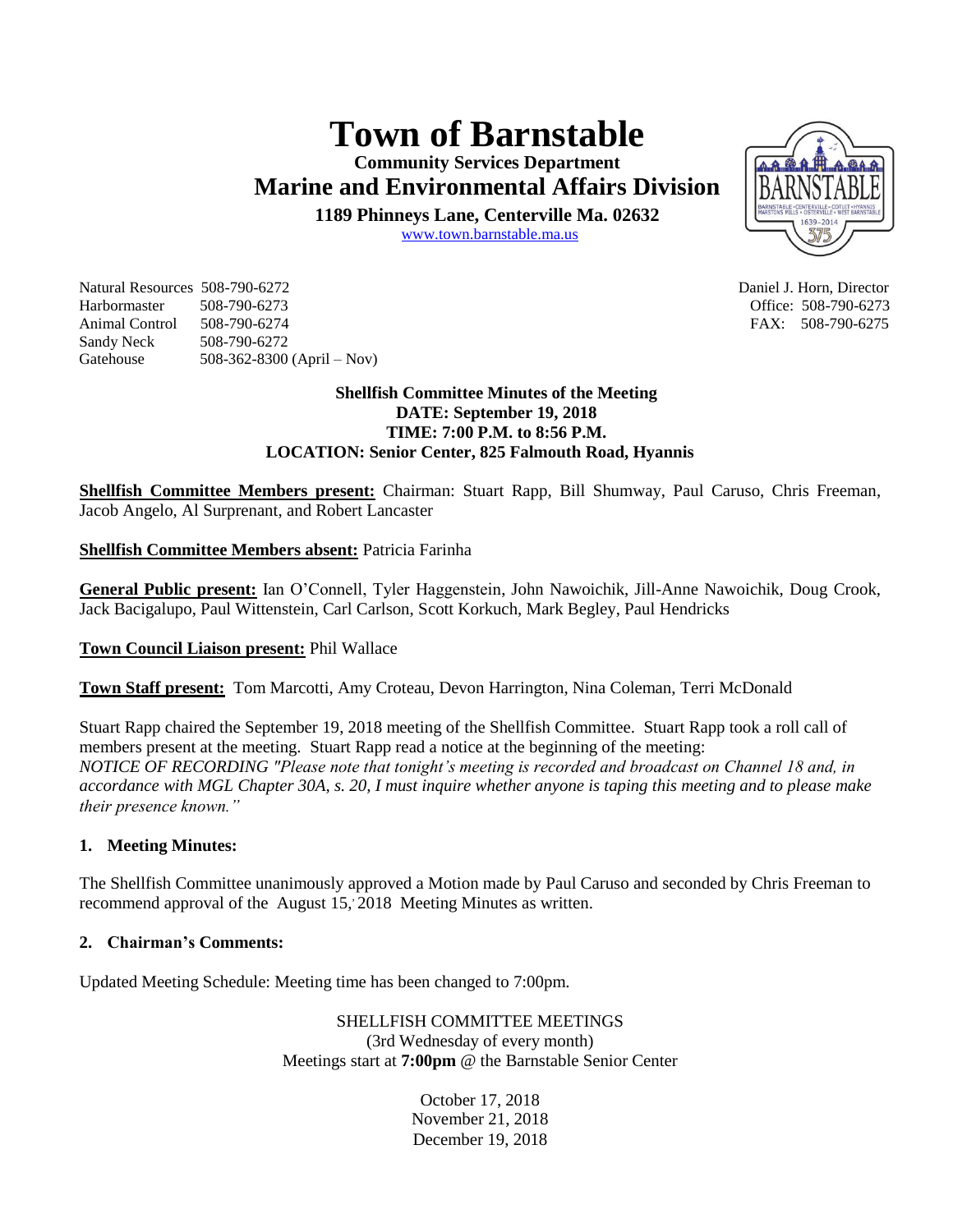# **3. NR Propagation Report:**

Tom Marcotti stated that the shellfish team is working hard and achieving good results. Propagation is underway.

September 15 starts the annual DMF closure of the marshes in Barnstable Harbor due to water quality until December 15, 2018 with the passing of water quality testing.

Scallops opened on September 30, 2018. Scallop propagation has not been successful in the past, the Town has decided not to continue the program. Not many areas around town to find them, only where there is still decent eel grass beds.

Recreational Oyster Season throughout town opens Saturday, November 3, 2018. Scudder Lane, Bay Street and Left of the Cotuit Town Docks.

Approximately 17 volunteers participated today harvesting quahogs. Thirty-three bushels were harvested from Joe's Grant and relayed to the Bay Street Recreational Shellfish area.

Al Surprenant requested that the planting information on the quahog propagation program. This information will be shared at the next meeting.

### **4. Status of pending NOI pier applications before the Conservation Commission:**

| Applicant:       | 225 Ocean Avenue Realty Trust u/d/t                                                                     |
|------------------|---------------------------------------------------------------------------------------------------------|
|                  | Stephen W. Kidder, Trustee and Mark B. Elefante, Trustee                                                |
|                  | Representative: Arlene M Wilson, A.M. Wilson Associates                                                 |
| <i>Property:</i> | 225 Ocean Avenue, Cotuit                                                                                |
| <i>Project:</i>  | Proposed relocation of one tie –off pile and installation of boat lift on SW side of pier end platform. |
|                  | 09/18/2018<br><b>Conservation Committee Hearing Date:</b>                                               |

The Shellfish Committee did not vote on this application.

| Applicant:       | The Terrie Zeikel Trust                                                               |
|------------------|---------------------------------------------------------------------------------------|
|                  | Arthur and Terri R. Zeikel, Trustees                                                  |
|                  | Representative: Charles Rowland, P.E., Sullivan Engineering                           |
| <i>Property:</i> | 129 Main Street, Osterville                                                           |
| Project:         | To remove and replace the existing boardwalk, pier, ramp and float with new extending |
|                  | approximately 6' further into the River with $8'x25'$ float L to west side.           |
|                  | <b>Conservation Committee Hearing Date:</b><br><i>09/18/2018</i>                      |

The Shellfish Committee did not vote on this application.

| <i>Applicant:</i> | John B. Lazor Revocable Trust of 2008                             |
|-------------------|-------------------------------------------------------------------|
|                   | John B. Lazor, Tr.                                                |
|                   | Representative: Charles Rowland, P.E., Sullivan Engineering       |
| <i>Property:</i>  | 60 Great Bay Road, Osterville                                     |
| Project:          | To construct a timber coastal bulkhead as well a detached garage. |

The Shellfish Committee unanimously voted to approve a motion by Robert Lancaster and seconded by Chris Freeman for Stuart Rapp to write a letter to the Conservation Commission to request that all work by done via landside.

*\*\*Sampson Island Dredge is moving forward. Work is scheduled to take place October 15 through November 15, 2018.*

#### **5. Old Business:**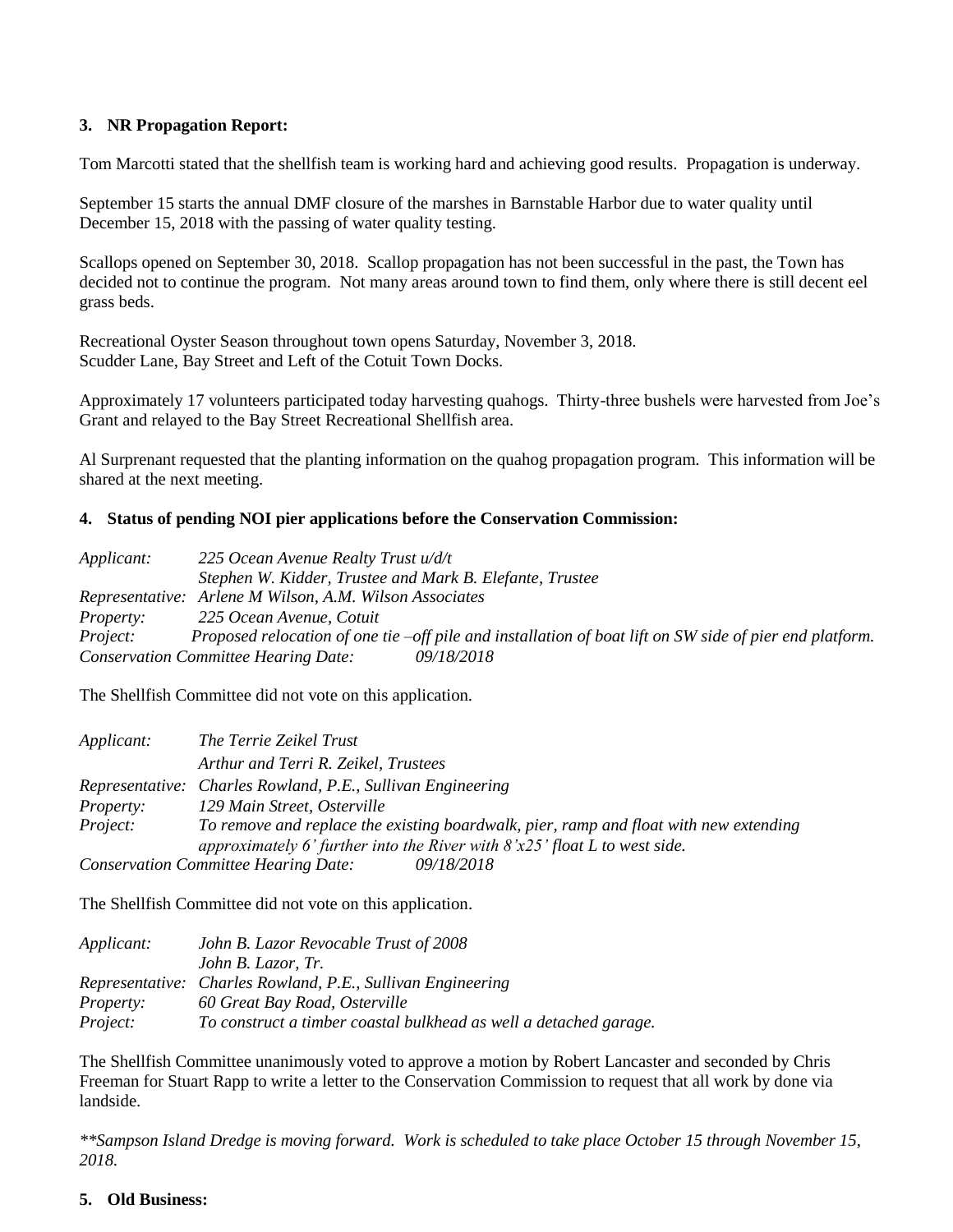*Vote on changes to the Town of Barnstable Shellfishing, Eel, Herring and Aquaculture rules and regulations as proposed by the Natural Resources Program of the Marine and Environmental Affairs Division:*

*The following list represents the proposed changes and the rationale therefore. The regulations have been reformatted to include the proposed changes. The entire regulation is outlined and changes are highlighted in bold for ease of identification.*

**1:** Section 407-14; Amend the regulation by deleting the crossed out wording and adding the wording highlighted in **bold**.

### **§ 407-14. General commercial shellfishing.**

A. Harvest hours. No person shall take or attempt to take shellfish or seaworms during the nighttime hours, between sunset and  $\frac{1}{2}$  hour before sunrise, except as otherwise noted utilizing the hydraulic method (see hydraulic method restrictions).

B. Tagging shellfish and display of permit.

(1) All shellfish harvested under a commercial shellfish permit shall be placed in a suitable container during transport. The container shall bear a label or tag legibly marked with:**All shellfish must be tagged in accordance with 322 Code of Massachusetts Regulation "CMR" 16.03**

(a) Date of harvest. (b) Place of harvest.

(c) Digger's state permit number. (d) Name and address of digger.

(2) All shellfish, commercial permits and licenses shall be displayed upon demand of a Shellfish Constable, **Deputy Shellfish Constable** or Town of Barnstable police officer.

*Rationale*

*Christopher Freeman had requested that the Town requirementsfor tagging of shellfish be aligned with Massachusettsregulations, natural resources does not object to this request.*

The Shellfish Committee unanimously voted to recommend approval of a motion made by Al Surprenant and seconded by William Shumway to amend Section 407-14 as indicated above along with wording for clarifying sunrise time as amended.

**2:** Proposal: Section 407-17; Amend the existing regulation by deleting the crossed out wording and adding the wording highlighted in **bold**.

### **§ 407-17. Southside harvest restrictions.**

A. Harvest restrictions in the intertidal zones. The commercial harvest of soft shell clams by dry digging on the Southside of the Town of Barnstable is prohibited. The commercial harvest of soft shell clams from the intertidal area, that area between mean low-water line and the mean high-water line, or any flat or beach area which is exposed at low tide, is strictly prohibited, unless otherwise stated.

B. Harvest days/hours. The commercial harvest of soft shell clams on the Southside of the Town of Barnstable shall be allowed on Monday through Saturday, November 1 through May 31; and Monday through Friday, June 1 through October 31. The harvest of shellfish by the hydraulic method is prohibited from ½ hour before sunset until 7:30 the following morning.

C. Hydraulic method or hand plunger shall be used for the commercial subtidal harvest of soft shell clams, jackknife clams and common razor clams only on the Southside of Town. The harvest of other species of shellfish utilizing the hydraulic method is prohibited.

(1) Tide/depth restriction. The harvest of subtidal soft shell clams by either method is prohibited from tow hour after low tide to two hours prior to the next low tide, based on Boston Tide Calendar issued by Natural Resources. The harvest of subtidal soft shell clams is prohibited in less than two-foot depth of water, unless otherwise stated.

(2) Harvest of subtidal soft shell clams, Shoestring Bay and, Popponesset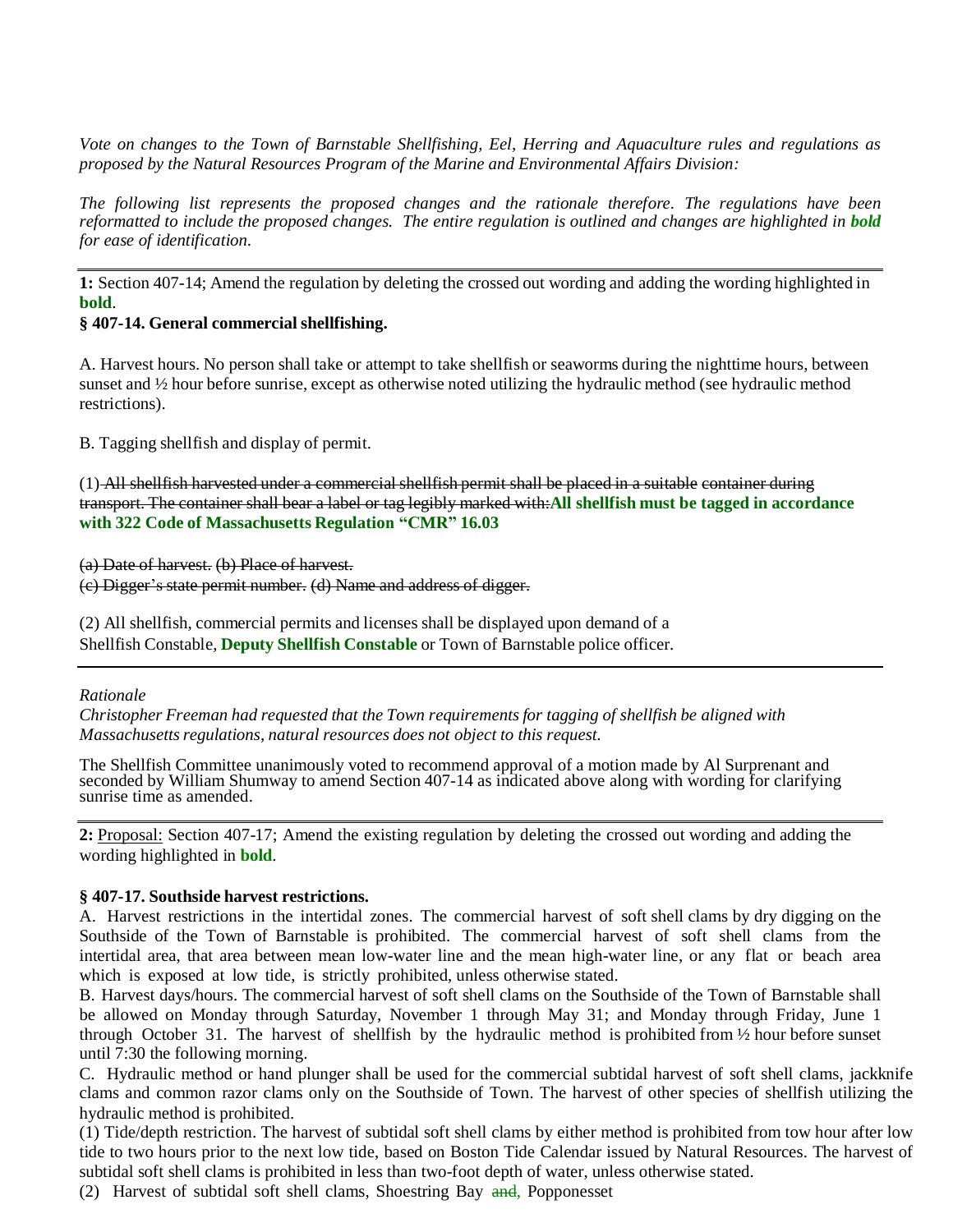Bay **and the Marstons Mills River** (subject to State closures). Subject to current hydraulic/plunging regulations, except that the harvest of subtidal soft shell clams is prohibited in less than one-foot depth of water and is prohibited on any flat or beach area which is exposed at low tide or posted by Natural Resources. The harvest by either method is prohibited from two hours after low tide to two hours prior to the next low tide, based on the Boston Tide Calendar issued by Natural Resources.

(3) Hydraulic method helper. Commercial permit holders utilizing the hydraulic method to harvest subtidal soft shell clams shall be allowed one helper. Said helper shall at all times be in the immediate company of and under the direct supervision of the hydraulic permit holder while harvesting shellfish. The helper shall be required to hold a Commonwealth of Massachusetts commercial shellfish and seaworms permit. All helpers must present their valid Mass. Commercial shellfish and seaworms permit, in person, to the Natural Resources Office prior to initially helping a commercially licensed shellfisherman.

(4) Gear restriction (Southside). Pumps shall not exceed eight horsepower and shall be equipped with proper muffler and exhaust system. Pumps shall be mounted in the boat to limit noise.

#### *Rationale*

*Initially requested by commercial shellfisherman John Nawoichik, this area is reportedly underutilized by the recreational shellfishery during the 2.5 months of the year it is in open status. Allowing the commercial*  harvest in up to 1 foot of water instead of the usual two feet of water will make compliance during extreme *winter tides easier to accomplish. This will also allow harvest of currently under-harvested animals. Natural Resources does not object to this request.*

The Shellfish Committee unanimously voted to recommend approval of a motion made by Robert Lancaster and seconded by Jacob Angelo to change Section 407-17 as amended.

**3:** Proposal: Section 407-20; Amend the regulation by adding the wording highlighted in **bold**.

# **§ 407-20. Other applicable regulations.**

All commercial shellfishing permit conditions, general commercial shellfishing rules and regulations and shellfishery conservation and management regulations apply. In addition, the following conditions, rules and regulations apply:

A. Definitions of quahogs.

(1) Littleneck: greater than or equal to one-inch hinge width; less than  $2 \frac{1}{2}$  inches in longest diameter.

(2) Cherrystone: greater than or equal to  $2 \frac{1}{2}$  inches; less than three inches in longest diameter.

(3) Chowder: greater than or equal to three inchesin longest diameter.

B. Minimum size limit. Shellfish shall be culled and all seed returned to the waters and flats immediately.

Persons shall not take or have in their possession (in basket, bucket, bag or other container) quahogs less than once inch shell thickness(hinge width) to the amount of more than 5% of any batch.

C. Gear restrictions. Quahogs may be commercially harvested by hand, rakes, tongs, dipnet and bullrake. No other device may be used, unless approved by Natural Resources.

**D. All helpers actively assisting a commercially licensed shellfisherman harvesting quahogs, shall be required to hold a valid Massachusetts commercial shellfish and seaworms permit. Said helper shall be** allowed to cull and sort the quahog catch. Said helper shall also be allowed to return seed to the water. Said helper shall not be allowed to harvest quahogs. All helpers must present their valid Mass. commercial **shellfish and seaworms permit, in person, to the Natural Resources office prior to initially assisting a commercially licensed shellfisherman.**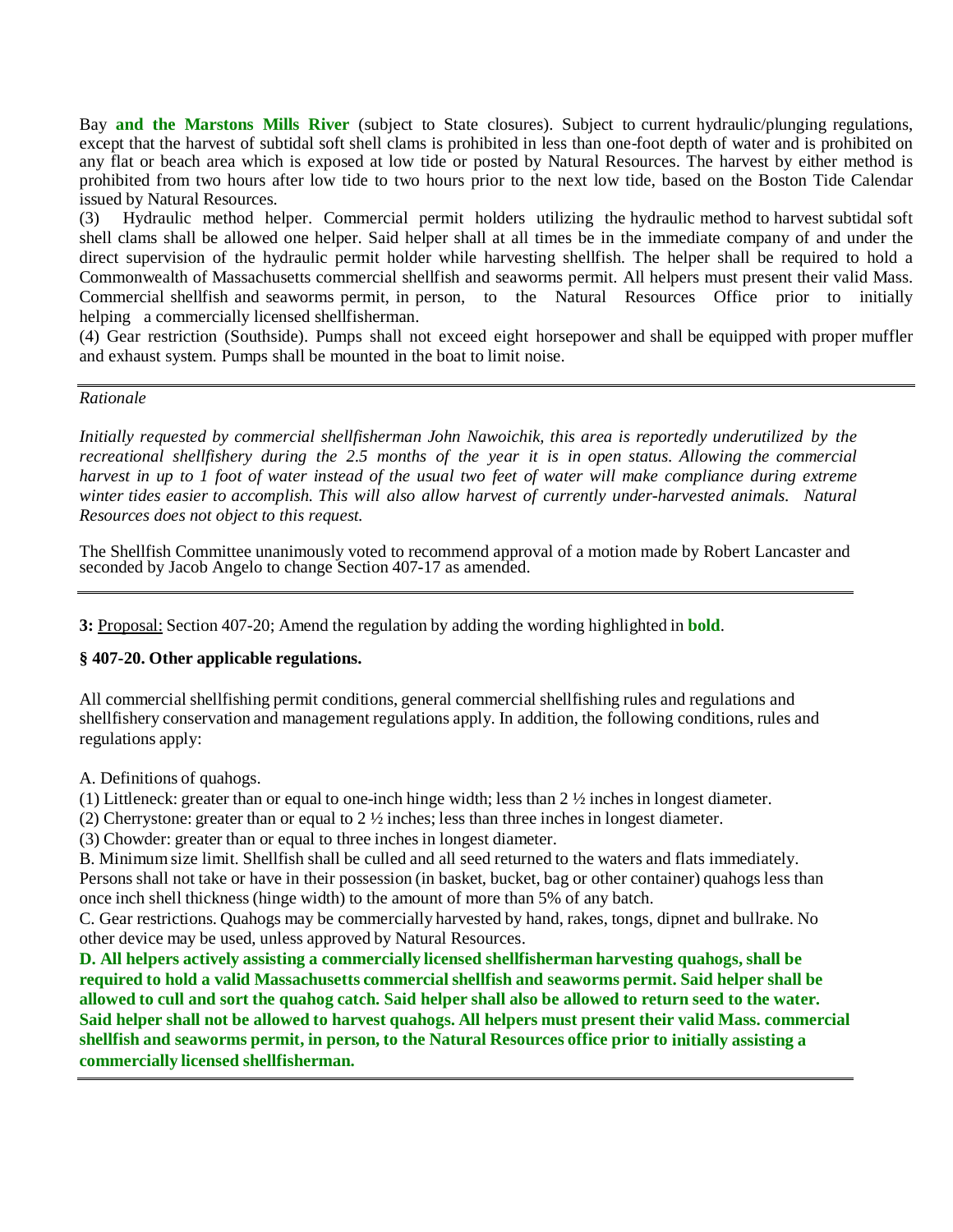# *Rationale*

*This regulation change was initially suggested by commercial shellfisherman Jacob Angelo. As commercial shellfishers are allowed helpers for harvest of other species, Natural Resources is in favor of this request but does not believe the helper should be allowed to physically harvest the quahogs. Commercially harvested quahogs should only be harvested by a licensed Town of Barnstable commercialshellfisherman or*  shellfisherwoman. For this reason, helpers will only be allowed to cull the catch, sort the catch and return seed *to the water.*

The Shellfish Committee unanimously voted to recommend approval of a motion made by Robert Lancaster and seconded by Jacob Angelo to amend Section 407-20 as indicated.

**4:** Proposal: Section 407-36(C)2; Amend the existing regulation by adding the wording highlighted in bold and italicized. This proposed regulation would be in effect until January 1, 2019. After that date the existing regulation will be reinstated.

*(2) Harvest Area restriction. The commercial harvest of jackknife clams and common razor clams shall be allowed in Barnstable Harbor West of Beach Point, Sandy Neck excluding the Scudder Lane Recreational Shellfishing Area and areas closed for management and/or pollution closures. The commercial harvest of jackknife clams and common razor clams in the area stated above shall be effective Tuesday January 1, 2019 through Tuesday December 31, 2019.*

#### *Rationale*

*At the August 22 nd <sup>2018</sup> staff meeting of the Natural Resources Office, staff discussed the proposal of extending the opening a designated portion of the "Recreational Shellfishing Area" in the mid-section of Barnstable Harbor to the commercial harvest of razor clams only.*

*Natural Resources recommends keeping open the said area for an additional year based upon visual surveys* conducted in the areas that have been harvested over the past year as well as management criteria seeking to *utilize the standing population for commercial purposes.*

*Natural Resources supports the advantageous, efficient, bountiful and economically fortuitous commercial harvest of the standing razor clam set within a designated portion of the Barnstable Harbor Recreational Shellfishing Area as proposed in the amendments to Town of Barnstable shellfish regulations 407-36C(2).*

The Shellfish Committee unanimously voted to recommend approval of a motion made by Al Surprenant and seconded by Paul Caruso to amend Section 407-36C (2) as written.

**5:** Section 407-47; Amend the regulation by adding the wording highlighted in **bold**.

# **§ 407-47. Proof of residency required.**

Aquaculture grant licenses, herein referred to as the "license", will be issued to Town of Barnstable residents only who can prove to the satisfaction of the Licensing Authority that they are a bonafide, **physically** domiciled resident of the Town of Barnstable and have been **physically** domiciled within the Town for at least 12 consecutive months prior to the date of application. Two forms of written proof of residency is required; tax bills **paid by the applicant**, rent receipts **with accompanying lease agreement**, utility bills **paid by the applicant**, driver'slicense, car registration **issued to the applicant**, etc., may serve as proof. All local tax obligations must be paid in full in order for an application to be considered in accordance with MGL C. 40, §57, which was adopted by Town Meeting 11/86. Any licensed area so licensed subsequent to the adoption of these rules and regulations shall be forfeited if the holder of the license, herein referred to as the "licensee", ceases to be a bona fide, **physically** domiciled resident in the Town of Barnstable. Annual documentation to verify the licensee is **physically** domiciled in the Town of Barnstable is required. This may be a current real estate tax bill, mortgage statement or residential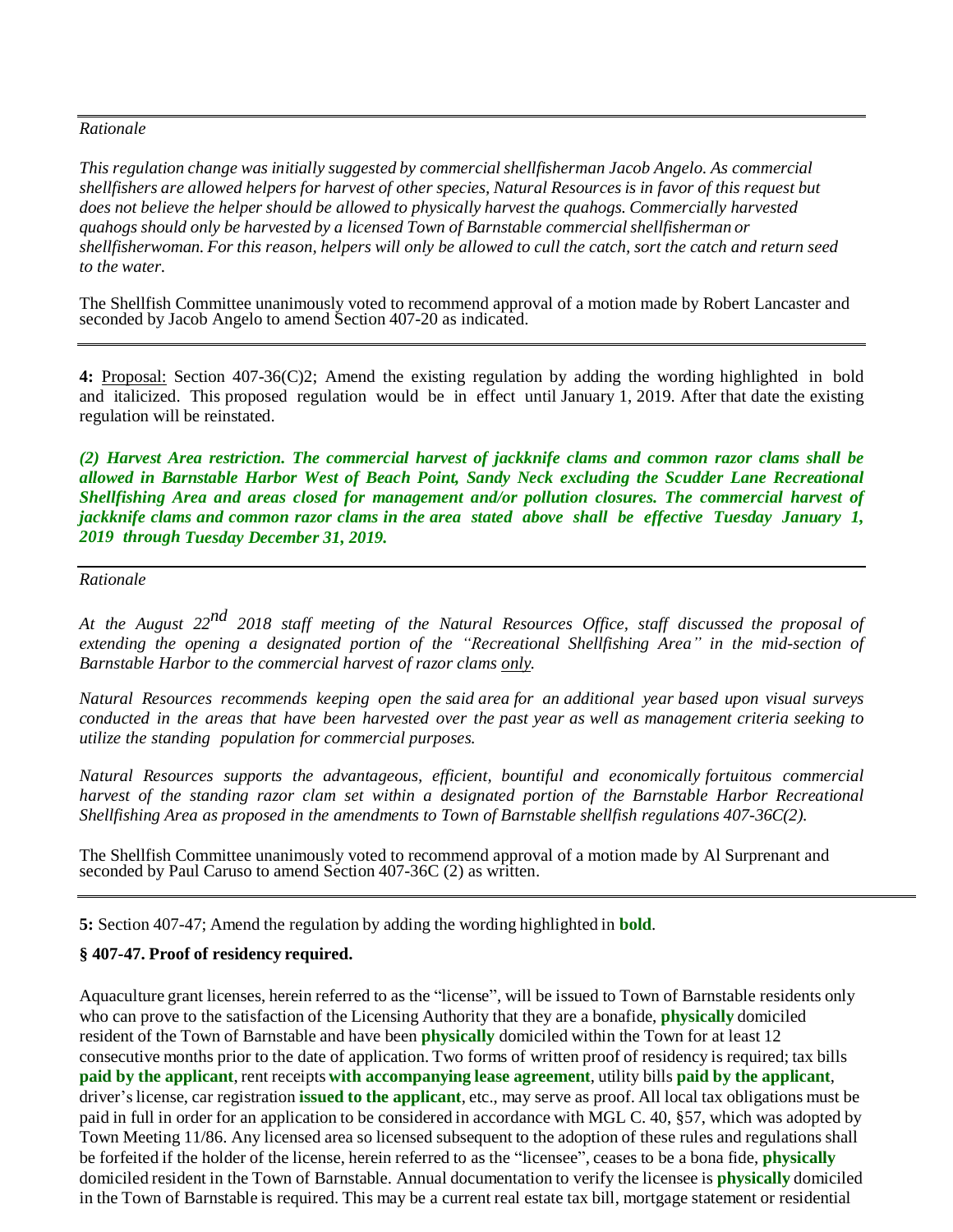lease and copy of motor vehicle registration (a driver's license is not valid proof of domicile). The burden of proof is on the licensee and shall be included with the annual license fee, due by December 31 each year.

# *Rationale*

*Definition of "domicile" is unclear and open to varying interpretations. Natural Resources seeks to better define within 407-47 to avoid confusion and close any loopholes.*

The Shellfish Committee voted to recommend approval of a motion made by Robert Lancaster and seconded by Chris Freeman to change Section 407-47 as amended. The vote was six in favor and one opposed. Al Surprenant was opposed. This regulation is still with the Legal department for language specifics.

**6:** Proposal: Section 407-50; Amend the regulation by adding the wording highlighted in **bold** and removing the wording that has been crossed out.

# **§ 407-50. Filing and posting of applicants.**

A list of applicants for licenses **that have been reverted to or created by the Town** in order of date and application shall be kept on file by the **Marine Environmental Affairs Division Office,** the Town Manager, and an up-to-date copy shall be permanently posted on an official bulletin board in the Town Hall. **Those applying to be added to the list at the Marine Environmental Affairs Division Office shall pay a non-refundable \$5.00 fee. It shall be the responsibility of the applicant to notify the Marine Environmental Affairs Division Office,** in writing, between January 1 and February 15 of each year of his/her desire to remain on the list. The **Marine Environmental Affairs Division Office must receive said notice on forms supplied by the Marine Environmental Affairs Division office by 4:15PM on the deadline date (February 15) along with a \$5.00 fee.**

#### *Rationale*

Annual notice of desire to remain on the list along with a wait list fee will ensure the wait list stays current. It should be noted that this wait list only addresses grants that have been turned back to or created by the town, and does not include transfers. Proof of domicile will be required within 407-47 if someone on the waitlist is offered a *grant.*

The Shellfish Committee unanimously voted to recommend approval of a motion made by Al Surprenant and seconded by Paul Caruso to amend Section 407-47 as written.

**7:** Section 407-54; Amend the regulation by adding the wording highlighted in **bold**.

# **§ 407-54. Exclusivity of license; subleasing prohibited; transfer of license.**

Licenses are issued to and for the exclusive use of the licensee who may contract with or employ others to work for the licensee. Subleasing of the licensed area or portion thereof is prohibited. Licenses are renewable, heritable and transferable subject to Town Manager written approval and pursuant to Massachusetts General Laws Chapter 130. Licenses are transferable only after five years from the original license issuance date, subject to review by the Natural Resource Office for reporting requirements and production standards under §407-59 and §407-60 and subject to Town Manager's written approval and pursuant to Massachusetts General Laws Chapter 130. A licensee proposing to transfer his or her license shall first notify the Town Manager in writing that he/she no longer wishes to operate the license and requests a transfer of his/her licensed area to a designated recipient. Such recipient shall thereupon file an application under §407-48. Thereafter, the application shall be treated, insofar as apt, as a new application. **If, however, the license is under the scrutiny of the Natural Resources Office for production as well as any other regulatory violations, then the license may not be transferred.**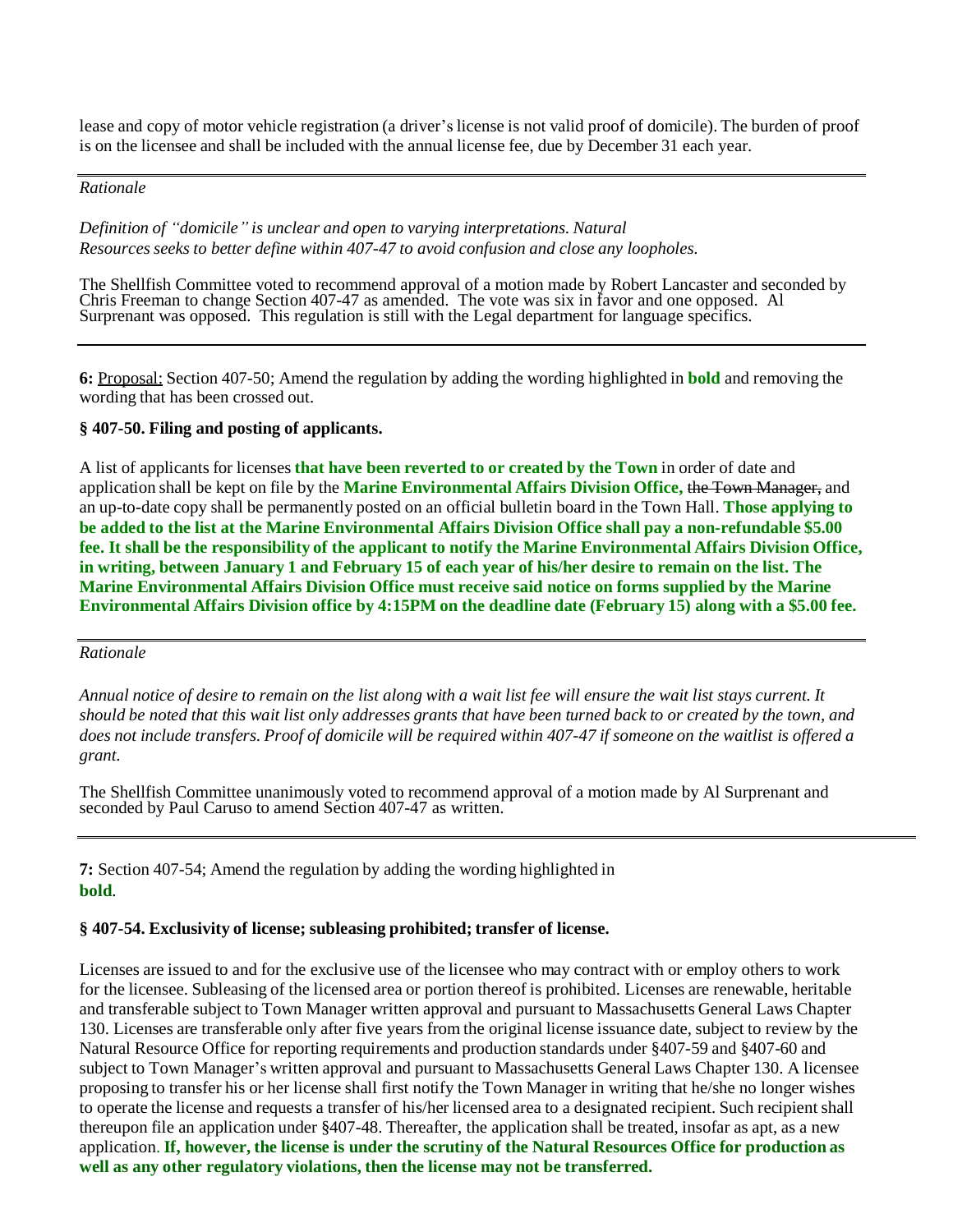# *Rationale*

*Natural Resources believes that no grant under scrutiny for production standards or any other regulatory violation should be eligible for transfer.*

The Shellfish Committee unanimously voted to recommend approval of a motion made by Al Surprenant and seconded by Robert Lancaster to change Section 407-54 as amended.

**8:** Section 407-63; Amend the regulation by adding the wording highlighted in **bold.**

# **§ 407-63. Responsibility for gear and tackle.**

The license holder assumes all liability for all gear and tackle used on the license. If any such gear is moved to a location off the license, it shall be the responsibility of the licensee to remove said gear. If within 21 days after notification to the licensee by NR that the licensee has not complied with this requirement, the Town may cause such gear to be removed at the expense of the licensee. Every licensee shall permanently mark or tag, in a conspicuous place, each shellfish container, used on the license site **any and all containers and materials used** on the licensed site. This includes but is not limited to trays, bags, racks, lines, pipes, etc., with the six digit state propagation permit number issued to the licensee. Netting shall be marked or tagged in a conspicuous place, per every 200 square feet. Said regulation is subject to fine schedule for non- compliance. The shellfish constable shall have the authority to temporarily waive these regulations if the presence of ice, sever weather or other condition hampers the ability of the licensee to immediately comply with these regulations.

# *Rationale*

Natural Resources believes that licensees should be responsible for any and all gear deployed within their licensed *sites and should be held accountable when their gear goes missing. This increase in amount of gear to be tagged and marked ensures the responsibility falls on the licensee and allows for traceability of rogue gear.*

The Shellfish Committee unanimously voted to recommend approval of a motion made by Al Surprenant and seconded by Robert Lancaster to change Section 407-63 as amended.

**9:** Section 407-65; Amend the regulation by adding the wording highlighted in **bold.**

# **§ 407-65. Harbor improvements; migration of navigational channels.**

No license shall hold the Town of Barnstable or the Commonwealth of Massachusettsliable for any damage to a license as a result of harbor improvements. Any grant bounded by a navigational channel, as defined by the Harbormaster, that has migrated by natural or man-made causes into or through a permitted shellfish grant and has eroded a portion of the permitted land within the grant to a navigational depth of at least three feet at mean low water, said channel shall become the natural boundary of the grant and supersede any previous agreed boundaries of the grant. The grant holder shall sacrifice any and all rights of his/her grant within this defined navigational channel. **Should sediment migrate and settle within Aquaculture Zone 1 in Barnstable Harbor; leaving an** area along the channel with less than three feet of water at mean low tide and adjacent to a licensed grant less than 2 acres in size, a licensee may apply in writing to re-define the boundaries of the license along the **channel through the Natural Resources Office. Final determination of whether or not a re-definition of boundaries is warranted will be decided by the Town Manager though a Town Manager public hearing.**